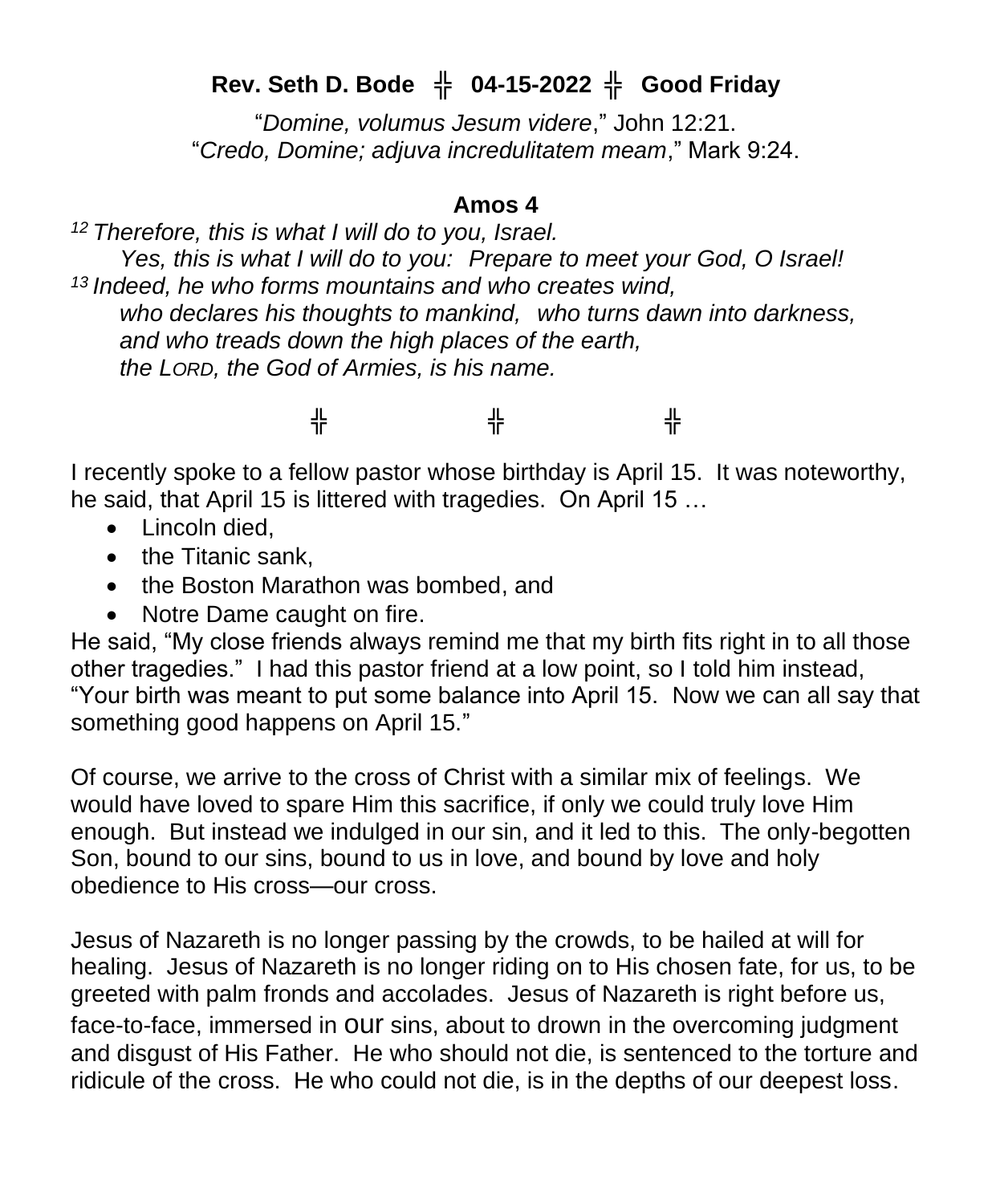He who was at the beginning is now and ever shall be, world without end. One day this same Son of God who was slain on the cross, you will meet face-to-face. Are you prepared to do this? Are you ready for His holy gaze? Have you taken hold of His cross and hugged it with faith? Or do you deny it, resist it in doubt, and act ashamed of it?

## **PREPARE TO MEET YOUR GOD**

Our text is in Amos. One hardship Amos had to bear was the task of proclaiming divine law and indictment to a wicked, impenitent nation. Amos, the man, may be the most forceful preacher of repentance and judgment among all the prophets of the Old Testament. Stern, fearless, self-contained, carved right out of granite, this prophet possessed great spiritual gifts of rhetoric, oration, public speaking. A rustic in the big city, Amos used brief sentences, indulged in questions and exclamations, and he understood the power of repetition. His book is predominantly threats and punishments. Why? This was a time of spiritual decay.

Amos does not say it lightly, "*Prepare to meet your God*." Amos began with neighboring nations, explaining how dark and how wicked they were. He spiraled inward from evil nation to evil nation until He came to His own people. Then Amos said sarcastically, "*Go to Bethel and sin; go to Gilgal and sin even more*" (4:4). In a series of installments, Amos said, "*Yet you have not returned to me*." God gave them empty stomachs, but they have not returned to Him. People were left thirsty, but they have not returned to Him. People were plagued with locusts and food shortages, but they have not returned to Him. God laid His hand of discipline on them, but they have not returned to Him. So they must be warned: prepare to meet your Maker, your God, your Lord of hosts, your Judge.

By repenting alone, we would not be prepared to meet God with cheerfulness and confidence. Judas Iscariot sorrowed over his sin, but his sorrow was unto death driving him to despair, and it did not prepare him to meet his God.

How did the people meet their God, as they watched Him on the cross? "*He trusts in the Lord, let the Lord deliver Him; let Him rescue Him, if He is so pleased with Him*" (Psalm 22:8). Sure enough, the rulers fulfilled those words, "*He saved others. Let him save himself, if this is the Christ of God, the Chosen One*" (Luke 23:35). Sure enough, the thief beside Him said it, too, "*Aren't you the*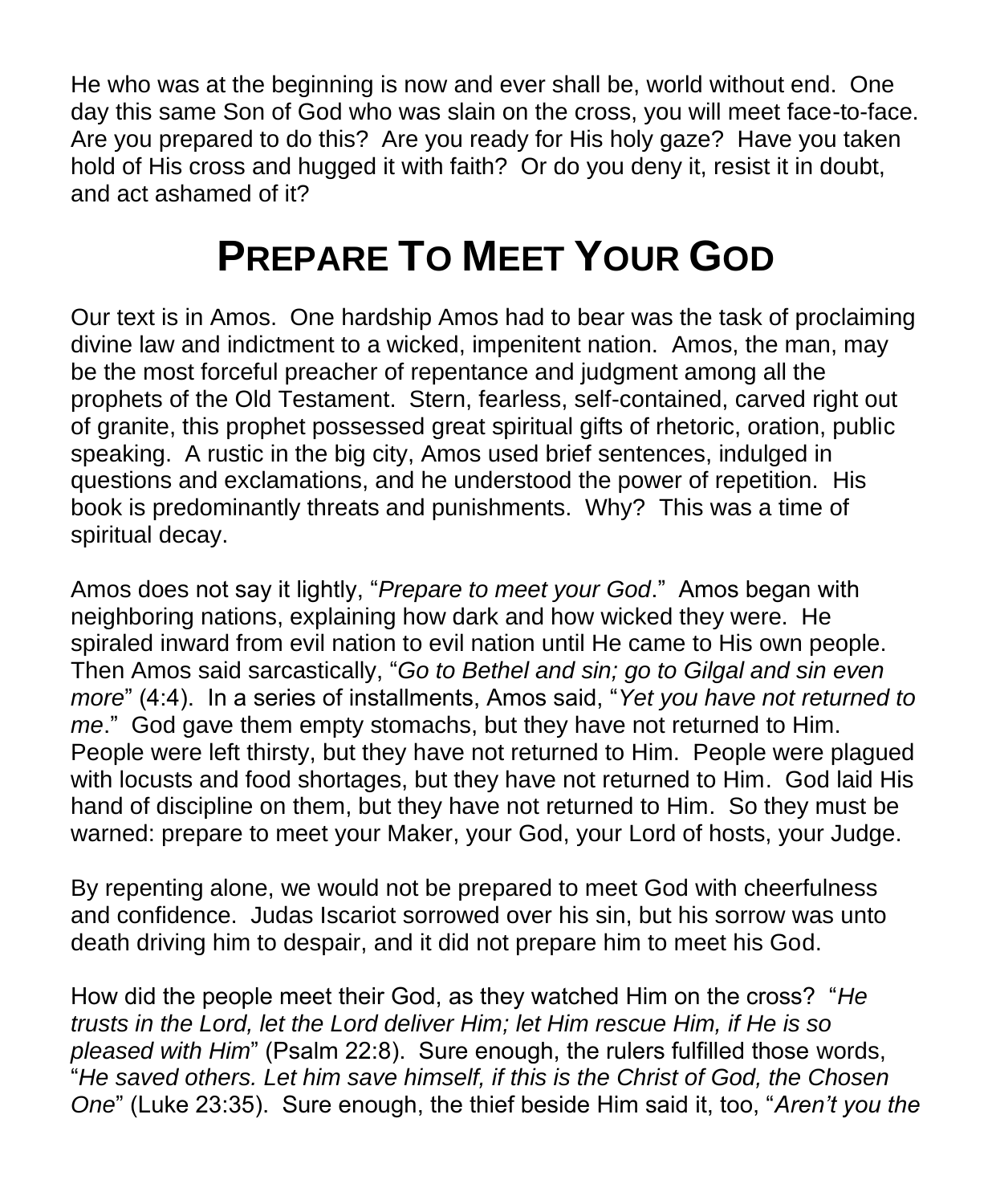*Christ? Save yourself and us*" (Luke 23:39). This is no way to meet God, with sins and doubts and insults. Meeting God this way does nothing but prove the Son had a purpose to die—for our sins.

To be prepared to meet God, we must have the assurance, the certainty that our transgressions are forgiven, that our sins are put away, and that these same sins will never be counted toward us for all eternity. This assurance we can have alone through faith in Jesus Christ, who alone atones for sins, "*and not only for ours, but for the sins of the whole world*." This faith must be in us, that Jesus Christ carried our sins and has carried them away that no one can find them. This must be our faith, our hope, our trust, our confidence, our unwavering persuasion and our one and only plea before God and the Father, that in Jesus Christ, the Father made a promise, "*I will forgive their iniquity, and remember their sins no more*" (Jer. 31:34). The persuading grace of God is the forgiveness of sins. Only that can prepare us to meet our God. This persuading grace alone can give us the assurance to approach Him, because this cross of His works in us a good conscience towards God.

How persuasive is this forgiveness? Behold the cross. That God who formed the mountains, who framed the heavens, who creates the wind, who reads the hearts of men, who commanded light to shine out of darkness, who leads the angels, that God is surely able to save the soul from sin and destruction. It is His cross that is so persuasive.

Amos delivers it as the theme of his book, **The Lord Roars**. Meet the Lord who roars. No more clearly does the Lord roar than when you meet Him on Calvary, as He roars for His people, Zion.

- The Lord roars from Zion, "*Father, forgive them*."
- The Lord roars from Zion, "*Today you will be with me in paradise*."
- The Lord roars from Zion, "*It is finished*."
- The Father roars redemption for us as He views His own beloved Son.
- The Lord roars, justifying us from sin.
- The Lord roars the gift of the Holy Spirit, that He has washed us in new life.
- The Lord roars from Zion with promises to preserve us and finally deliver us from all evil.
- With our repentance, heaven roars with the angel's rejoicing.
- Then heaven will roar when God receives us to Himself.